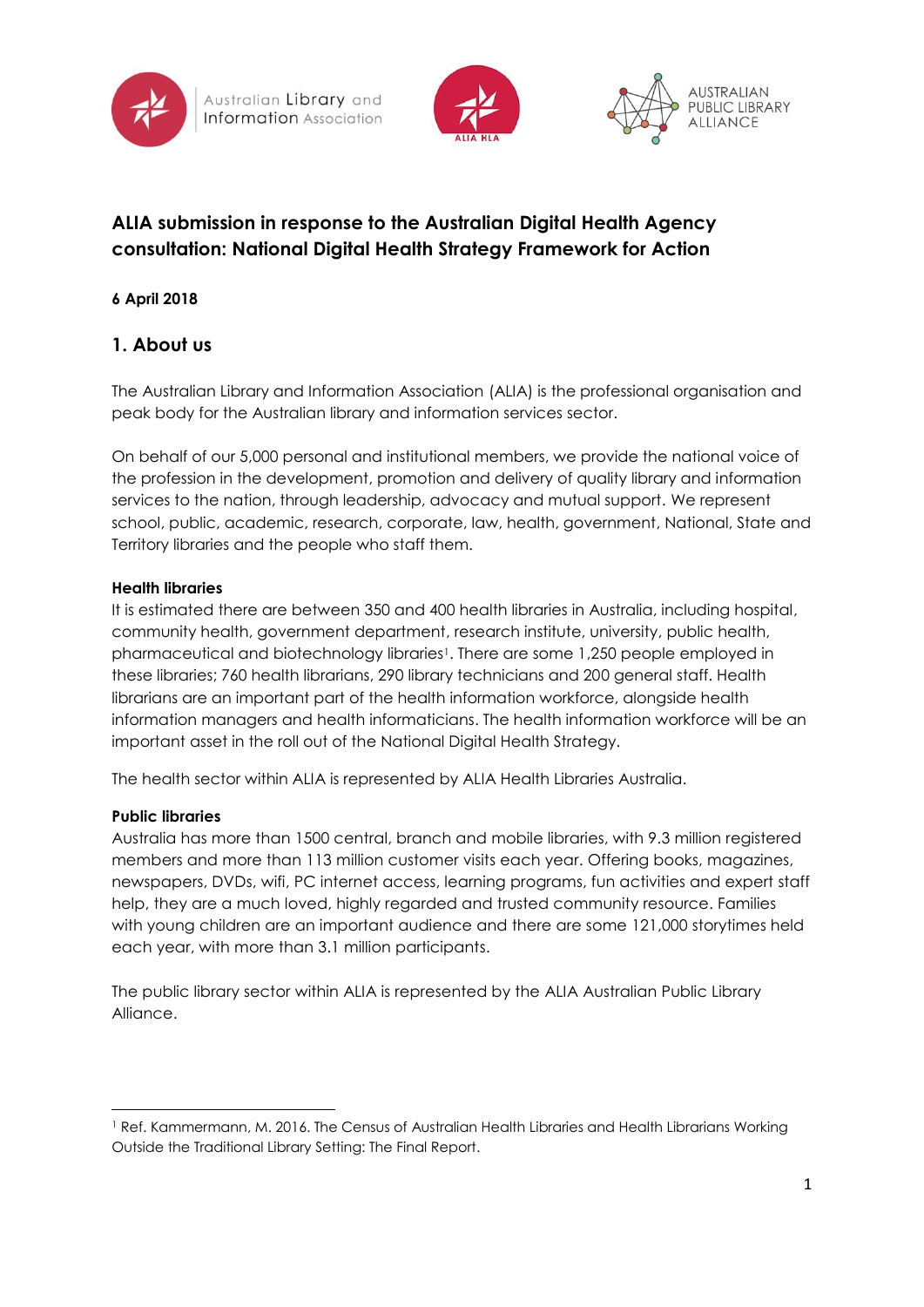## **2. Libraries and the National Digital Health Strategy**

The success of the National Digital Health Strategy relies on a number of factors which can be aided by the library and information sector:

- Public participation in the My Health Record system, which requires a digitally enabled population, equity of access, awareness and trust
- High quality information that is easily accessible for the public and to health care providers which requires health literate consumers as well as organisations that demonstrate attributes of 'health literate organisations'2.
- Digital health skills and knowledge of evidence-based practice for health professionals and health sciences students.

## **3. Public participation in the My Health Record system**

### **NDHS priority action 1.1.1 Deliver opt-out participant arrangements nationally for the My Health Record system**

Libraries provide a valuable platform for government communication and public education initiatives. They are trusted places, promoting equity and freedom of access to information and resources.

Health libraries – particularly those sited in hospitals and health centres – are ideally placed to provide information to health staff about the My Health Record system and the National Digital Health Strategy. In addition, health libraries often lead or co-sponsor digital, e-health and consumer health literacy programs for patients, health consumer and carer groups in their health services. These existing links with healthcare consumers and healthcare professionals make health libraries a reliable and effective partner for informing key players in the transition to digital healthcare.

Public libraries can play an important role in communicating the National Digital Health Strategy and My Health Record to the wider Australian community. Through our network of public libraries, we have more than 1600 "shop windows" in communities across metro, regional and remote parts of Australia.

Public libraries are often the conduit between the public and government websites and information. Each year, public libraries are dealing with more and more enquiries. In 2015-20163, more than 8.3 million reference transactions and information requests were recorded. The majority of these enquiries related to government information.

**.** 

<sup>2</sup> Ref: Brach C, Keller D, Hernandez LM, Baur C, Parker R, Dreyer B, Schyve P, Lemerise AJ and Schillinger D<sup>\*</sup>. (2012) Ten Attributes of Health Literate Health Care Organizations. June 2012 \*Participants in the activities of the IOM Roundtable on Health Literac[y http://www.who.int/global-coordination](http://www.who.int/global-coordination-mechanism/activities/working-groups/Ten-Health-Literacy-Attributes.pdf)[mechanism/activities/working-groups/Ten-Health-Literacy-Attributes.pdf](http://www.who.int/global-coordination-mechanism/activities/working-groups/Ten-Health-Literacy-Attributes.pdf)

<sup>3</sup> <https://www.nsla.org.au/publication/australian-public-libraries-statistics-2015-2016>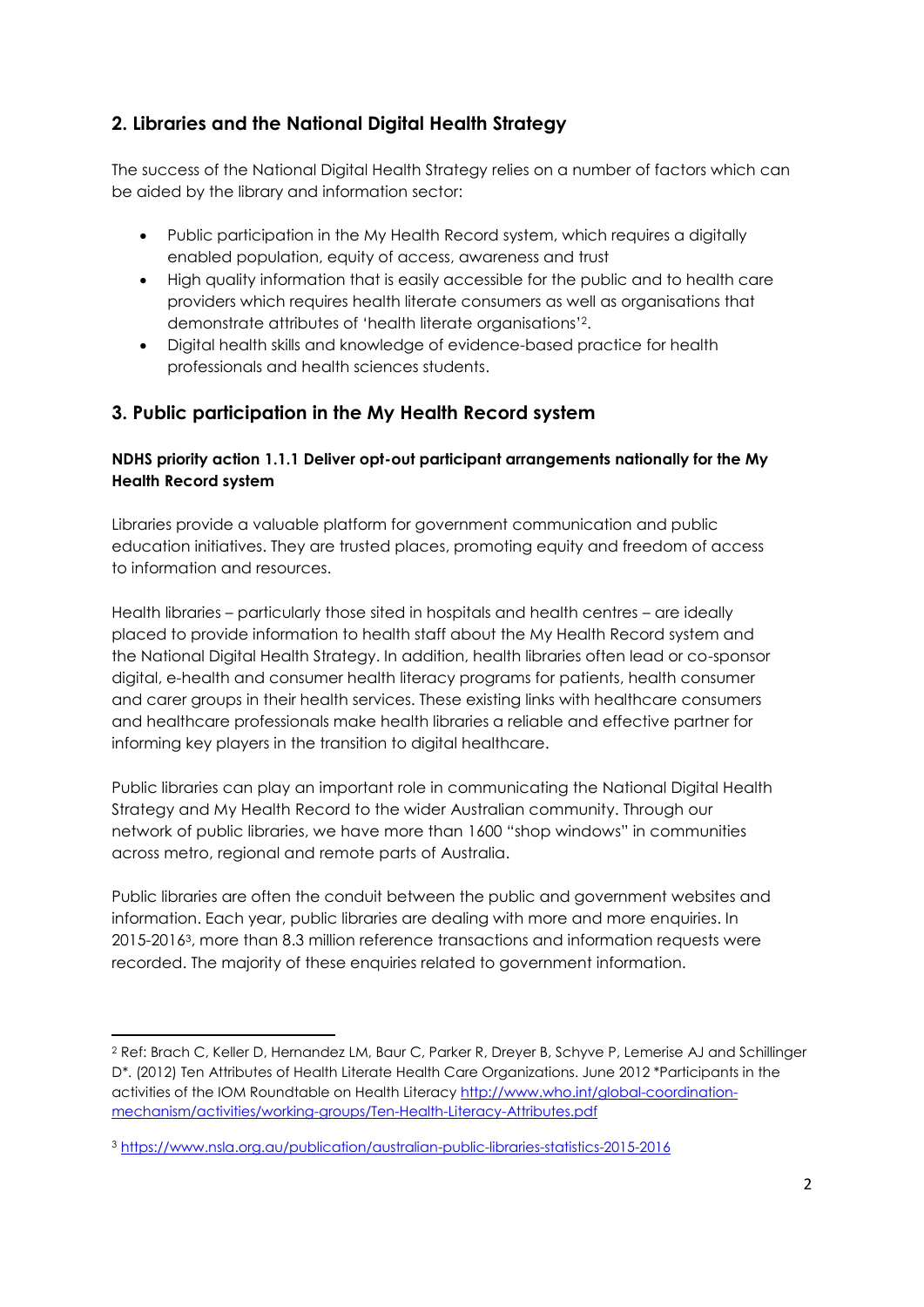Public libraries can be a major asset to Departments adopting a stronger digital presence, if given advance notice and engaged in early discussions; without this, we are unable to provide the information and reassurance library users seek.

**Recommendation 1:** Enter into discussions with ALIA Health Libraries Australia and the ALIA Australian Public Library Alliance about a funded communications plan for the National Digital Health Strategy which explicitly articulates the roles of health and public libraries and allows for factsheets, FAQs and handouts to be provided well in advance of any publicfacing campaign. Note the need for materials in a variety of community languages.

#### **NDHS priority action 7.1, promote inclusiveness and equality of experience**

According to 2015 figures from Telstra4, one in five Australians was not online; four in 10 of the lowest income households in Australia were not connected to the internet, and of people aged 65 or more, only 46% were internet users. While these figures have improved, it still means that a significant proportion of the population is digitally excluded.

Over the last 20 years, public libraries have increased their role in the digital space, enhancing people's online experiences, helping people connect to this new virtual world, and providing a safety net for those who are in danger of being left behind, particularly in terms of the ability to access government information.

Public libraries provide:

1

- Support for safe online experiences
- High speed broadband internet connection in a safe, friendly community space.
- PC terminals, tablets and other devices (including technology petting zoos)<sup>5</sup>
- Spaces for exploring innovative digital technologies
- Training and informal help for people to develop digital literacy skills
- Relevant and engaging content.

On behalf of libraries, ALIA became one of the first members of the Australian Digital Inclusion Alliance when it launched in August 2017.

The Australian Government has recognised the challenges of equity of access to information and services delivered online, and efforts are being made through libraries to address disadvantage and target groups who are less likely to be digitally engaged. Two examples are:

*Be Connected is a substantial initiative designed to promote digital literacy for older Australians. ALIA is working with the Department of Social Services, the Office of the eSafety Commissioner, the Be Connected National Network* 

<sup>4</sup> <http://digitalinclusionindex.org.au/the-index-report/the-discussion-paper/>

<sup>5</sup> Australia's 1486 central, branch and mobile libraries (2015-2016 figures) provide 12,806 devices with internet connection.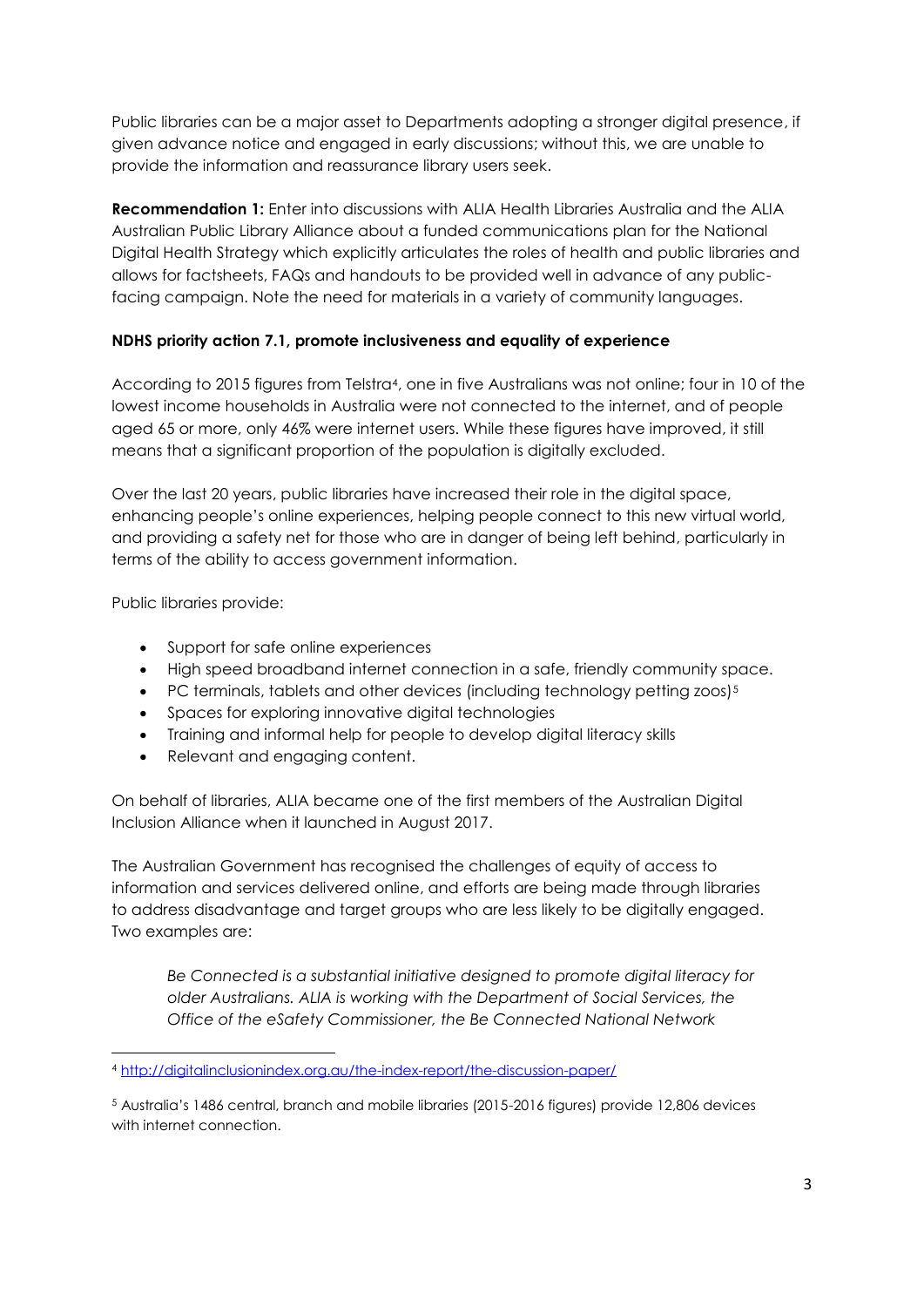*Manager (the Good Things Foundation), and libraries across Australia to support digital inclusion programs in local communities.*

*The State Library of Queensland has introduced the Deadly Digital Communities program. The program provides community-based digital literacy and technology training over two years to 26 remote and regional Aboriginal and Torres Strait Islander communities in Queensland. Participants will learn digital skills from sending an email, to using social media, to paying bills online, to promoting a new business idea and more.*

The first Australian Digital Inclusion Index (ADII) was released in 2016, as a joint venture between Telstra, RMIT University and the Centre for Social Impact, Swinburne, powered by Roy Morgan Research (ALIA has a place on the Research Advisory Committee). The ADII identified the barriers to digital inclusion and the impact on communities.

As described in the ADII 20176, digital inclusion in Australia is growing, but gaps between digitally included and excluded Australians are substantial and widening. The ACT has the highest ADII score at 59.9, while Tasmania has the lowest at 49.7.

**Recommendation 2:** There is no need to reinvent the wheel when it comes to "gaining a better understanding of the barriers to digital inclusion" and delivering "programs which improve digital literacy and ensure inclusiveness." Instead, partner with health and public libraries and other organisations that are already actively involved in addressing this issue.

**Recommendation 3:** The National Digital Health Strategy will benefit from the digital inclusion initiatives already itemised, and should also address accessibility of websites and health information for people with print disabilities. This is in line with the Marrakesh Treaty (also known as the Treaty to Facilitate Access to Published Works by Visually Impaired Persons and Persons with Print Disabilities), which was signed by Australia in 2014.

### **4. High quality information**

### **NDHS priority action 3.3, promote data quality**

Library and information professionals in the health sector possess the skills to manage data that fall outside the scope of patient records - for example clinical research data, systematic review data, technical systems specification data, administrative performance reporting data, historical data.

A critical factor in making data discoverable and usable is for there to be quality metadata in place. This is a core skill of library and information professionals working in the health sector.

**Recommendation 4:** Deploy health library and information professionals routinely throughout the health sector - in healthcare provider organisations, health information service providers,

1

<sup>6</sup> <https://digitalinclusionindex.org.au/>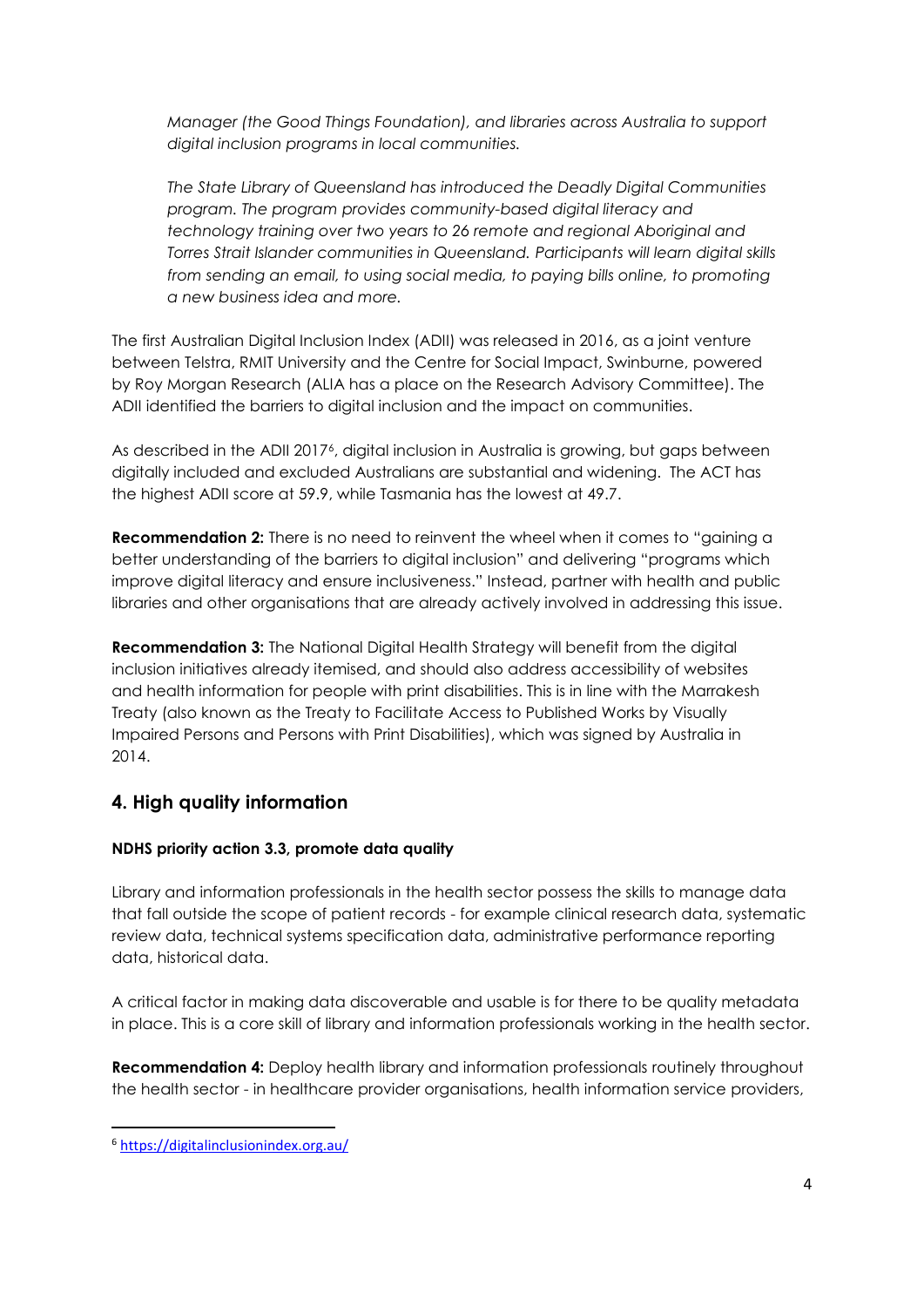and health research institutes and health administration agencies - to help promote and improve data quality management particularly of data that fall outside the scope of patient records - for example clinical research data, systematic review data, technical systems specification data, administrative performance reporting data, historical data.

## **5. Digital health skills for health professionals**

### **NDHS priority action 6.1.1, supporting the workforce to confidently use digital technologies; 6.1.2, development of digital health national educational curricula and training materials; 6.1.3 integration of digital health in national standards and accreditation requirements**

Clinicians (including doctors, nurses, and allied health practitioners) and other health services staff, whether in clinical, research, education, management or support roles, rely on health librarians for quality information. A national survey of library users in 2012 found that for 83% of respondents, library services had helped improve health outcomes for patients, and for 76%, the information provided had changed their thinking and improved their diagnosis or treatment plan. Further, health librarians are skilled at empowering their clients to better inform themselves. They develop guides to useful resources, conduct information literacy programs, and help library users improve their competencies in working with information online. Finally, health librarians are expert at identifying and overcoming the limitations of many of the commercially available information / knowledge databases that are marketed to clinicians.

ALIA accredits library and information professionals at higher education and Diploma levels and the use of digital technologies is a fundamental aspect of all approved courses. We also offer a professional development specialisation for health librarians, based on a set of eight competencies:

- 1. Understand the health sciences and health care environment and the policies, issues and trends that impact on that environment.
- 2. Understand the principles and practices related to providing information services to meet users' needs.
- 3. Understand the management of health information resources in a broad range of formats.
- 4. Know and understand the application of leadership, finance, communication, and management theory and techniques.
- 5. Understand and use technology and systems to manage all forms of information.
- 6. Understand curricular design and instruction, and have the ability to teach ways to access, organise and use information.
- 7. Understand scientific research methods and have the ability to critically examine and filter research literature from many related disciplines.
- 8. Maintain currency of professional knowledge and practice.

**Recommendation 5:** Recognise the professional contribution of health librarians in supporting the development of national standards and accreditation. Exploit the potential of health libraries to promote the safe, effective and wise use of digital information and communication technologies by health practitioners.